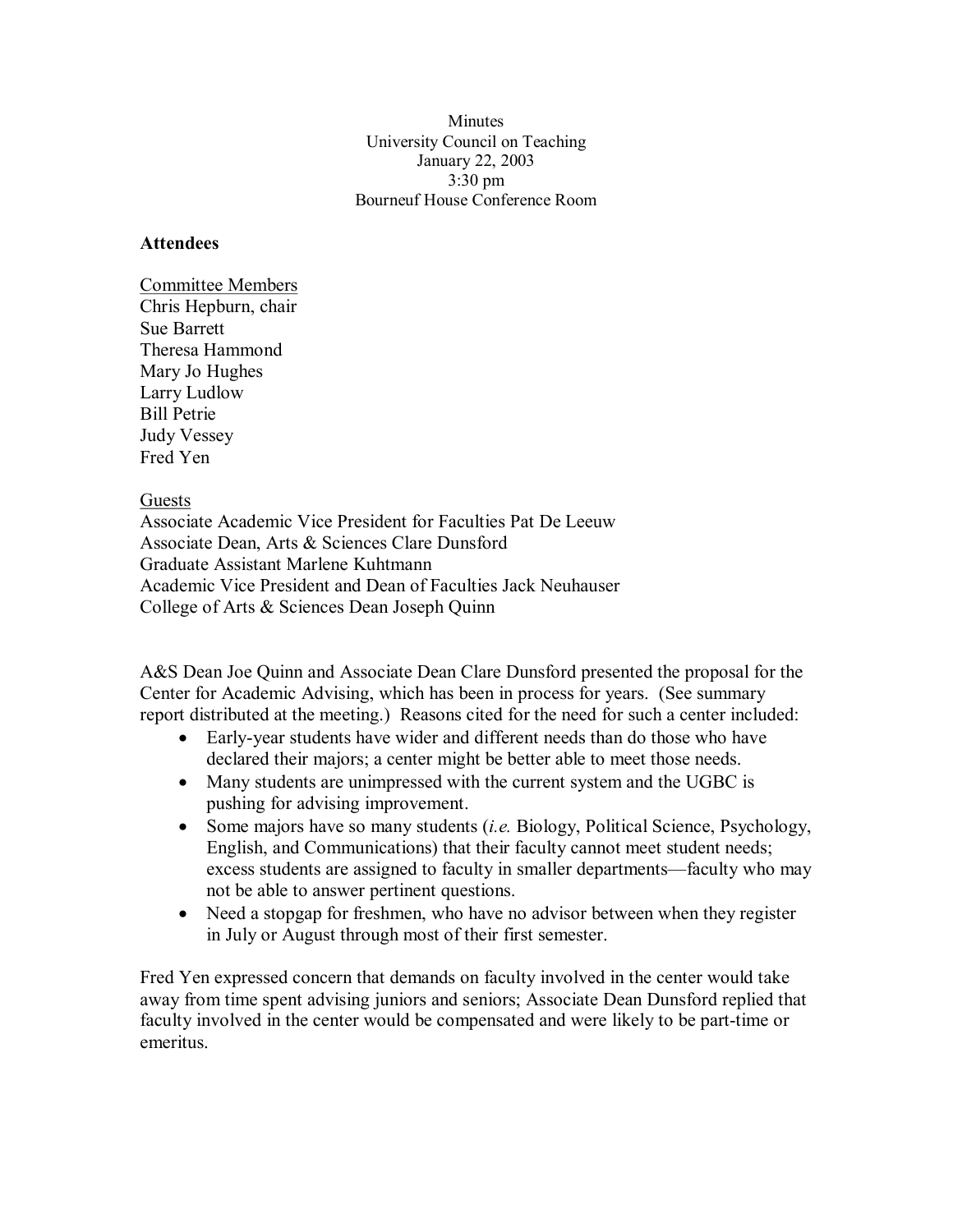Dean Quinn relayed concerns of some faculty that this center would make BC more of a bureaucracy of professionals rather than an intellectual environment, and drew attention to the types of advising that does work, including the Cornerstone program.

Having worked in a variety of advising environments, Judy Vessey stressed that the structure itself isn't as key as is managing the details well. An Academic Advising Center could, rather than being more bureaucratic, simply be part of the excellent education we offer.

Associate Dean Dunsford pointed out that the four A&S Associate Deans each advise 1600 students—they are currently acting as an Academic Advising Center, but are overwhelmed by the demand.

Fred Yen expressed concern that professional advisors might just have a stock speech for everyone.

Mary Jo Hughes suggested that the Center could include counseling and career counseling. She would like it to play more of a backup role to faculty. Mentoring can best be done by faculty with students in their classes. A better balance might be struck by expanding Cornerstone and giving faculty a course reduction for advising.

Larry Ludlow thought this was a good idea, and drew on the example of the School of Education. He believes it's key that we institute measures to determine if the Center is effective, and disagrees with the quote in the distributed materials saying that "if faculty aren't doing it well, then make them do it better."

Chris Hepburn repeated the worry of many faculty that professionals—unlike faculty might not share with students an enthusiasm for learning.

Bill Petrie talked about the various issues students raise in advising sessions, from academic to professional to personal. Faculty may not be equipped to deal with personal issues in a way that professional advisers can. Also, student questions can need immediate attention; they need a place to turn at critical times. Faculty may not be available at these critical times. The Advising Center could be magnificent, also, in coordinating all these activities. Still, we need to think about expanding Cornerstone courses to meet students' needs. (In response to a question about how many students take Cornerstone, Associate Dean Dunsford reported 210 most fall semesters, with an additional 90 students taking "Courage to Know." This is out of 1500-1600 freshmen.)

Sue Barrett described the Cornerstone course, and the role it plays in advising.

Fred Yen, Mary Jo Hughes, and Judy Vessey all expressed interested in scaling up Cornerstone.